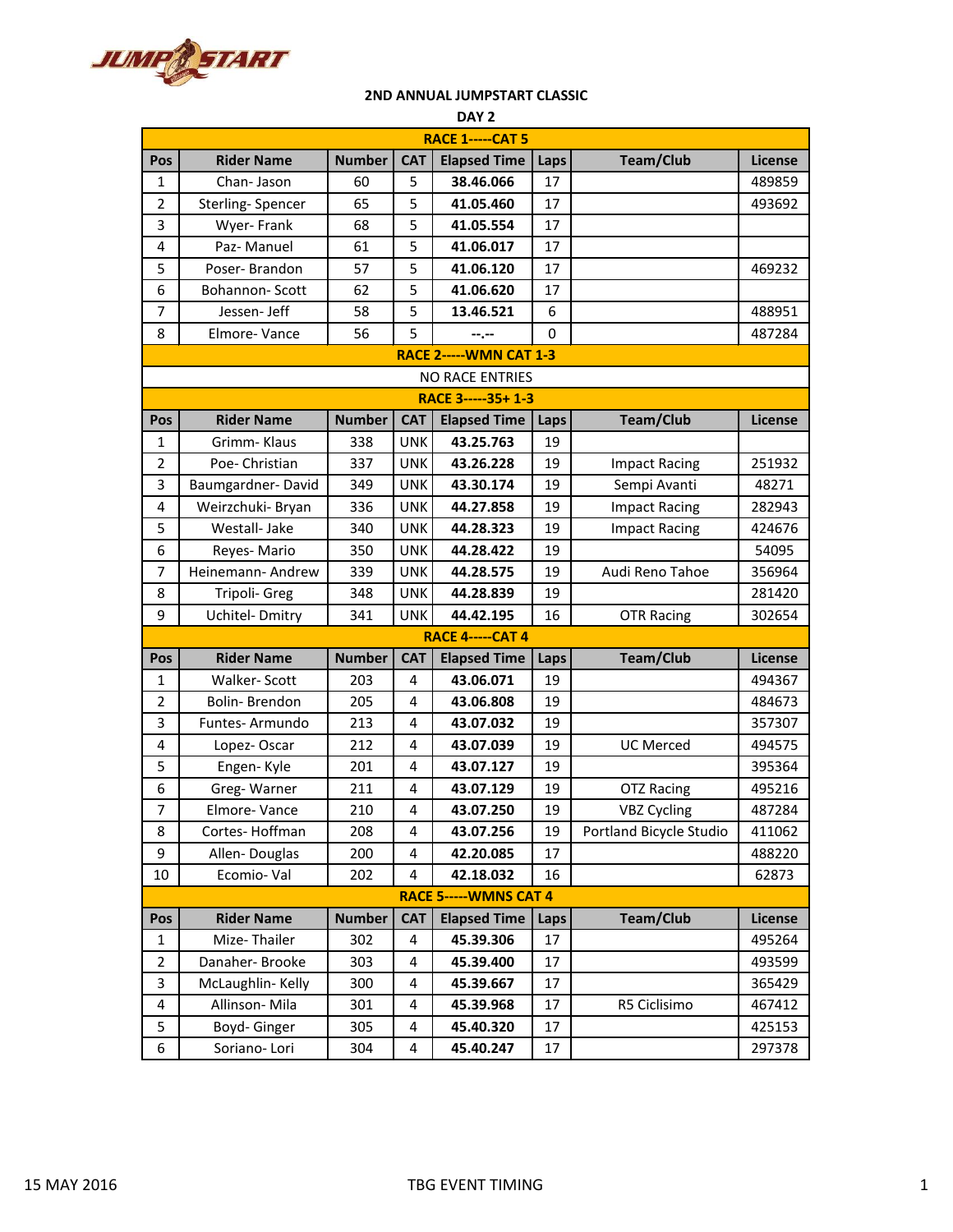

## **2ND ANNUAL JUMPSTART CLASSIC**

| DAY <sub>2</sub>        |                        |                |                         |                     |      |                        |                |  |  |
|-------------------------|------------------------|----------------|-------------------------|---------------------|------|------------------------|----------------|--|--|
| <b>RACE 6-----CAT 3</b> |                        |                |                         |                     |      |                        |                |  |  |
| Pos                     | <b>Rider Name</b>      | <b>Number</b>  | <b>CAT</b>              | <b>Elapsed Time</b> | Laps | <b>Team/Club</b>       | <b>License</b> |  |  |
| 1                       | Mora-Osvaldo           | $\overline{2}$ | 3                       | 38.15.450           | 18   |                        | 394680         |  |  |
| 2                       | Bugtai-Leo             | 27             | 3                       | 38.15.593           | 18   | Tru Cycling            | 325618         |  |  |
| 3                       | Munoz- Angel           | 25             | 3                       | 38.15.586           | 18   | <b>Enos Concert</b>    | 441005         |  |  |
| 4                       | Serna-Andrew           | 8              | 3                       | 38.15.887           | 18   |                        | 424911         |  |  |
| 5                       | Giem-Weston            | 30             | 3                       | 39.35.657           | 18   | <b>BMW Development</b> | 335014         |  |  |
| 6                       | Rosales-Jason          | 5              | 3                       | 40.29.829           | 18   |                        | 70539          |  |  |
| 7                       | <b>Mundarain-Tomas</b> | 7              | 3                       | 40.29.908           | 18   | <b>Cycles Veloce</b>   | 332902         |  |  |
| 8                       | Kim-Steve              | 26             | 3                       | 40.30.291           | 18   | <b>Big Orange</b>      | 458669         |  |  |
| 9                       | Castillo-Erik          | 29             | 3                       | 40.31.333           | 18   | Monster Media          | 457573         |  |  |
| 10                      | Zane-Adamo             | $\mathbf{1}$   | 3                       | 40.31.321           | 18   | <b>Twin Six</b>        | 353442         |  |  |
| 11                      | Chang-Joseph           | 32             | 3                       | 40.31.996           | 18   |                        | 523            |  |  |
| 12                      | Muto-Jose              | 28             | $\overline{\mathbf{3}}$ | 40.32.100           | 18   | Judgement Velo         | 279256         |  |  |
| 13                      | Flores-Eduardo         | 31             | 3                       | 40.32.086           | 18   | <b>VBZ Cycling</b>     | 431770         |  |  |
| 14                      | Lopez-Ruben            | 6              | 3                       | 40.32.310           | 18   |                        | 424025         |  |  |
| 15                      | Witlatch-Derrick       | 23             | 3                       | 40.33.149           | 18   |                        | 355242         |  |  |
| 16                      | Rosales-Richard        | 33             | 3                       | 41.20.816           | 18   |                        | 70540          |  |  |
| 17                      | Solis-Salvador         | 3              | 3                       | 40.33.051           | 17   |                        | 230973         |  |  |
| 18                      | Uchitel-Dmitry         | 14             | 3                       | 41.16.176           | 14   | <b>OTR Racing</b>      | 302654         |  |  |
| 19                      | Reyes-Mario            | 18             | 3                       | --.--               | 0    | S2C Primal Stage 2     | 54095          |  |  |
|                         |                        |                |                         | RACE 7-----45+ 1-3  |      |                        |                |  |  |
| Pos                     | <b>Rider Name</b>      | <b>Number</b>  | <b>CAT</b>              | <b>Elapsed Time</b> | Laps | <b>Team/Club</b>       | License        |  |  |
| 1                       | Bagley-Shaun           | 147            | <b>UNK</b>              | 47.08.131           | 21   |                        | 60730          |  |  |
| $\overline{2}$          | Eastin- Curtis         | 149            | <b>UNK</b>              | 47.08.133           | 21   | Dayka-Hackett          | 40657          |  |  |
| 3                       | King-Dennis            | 154            | <b>UNK</b>              | 47.08.406           | 21   | <b>CCT</b>             | 51230          |  |  |
| 4                       | Picarelli-Richard      | 161            | <b>UNK</b>              | 47.08.698           | 21   | <b>VBZ Cycling</b>     | 48303          |  |  |
| 5                       | Tripoli- Greg          | 151            | <b>UNK</b>              | 47.09.505           | 21   | Sempre Avanti Cycling  | 281420         |  |  |
| 6                       | Reyes-Mario            | 159            | <b>UNK</b>              | 47.09.525           | 21   | S2C Primal Stage 2     | 54095          |  |  |
| 7                       | Flores-Eduardo         | 168            | <b>UNK</b>              | 47.14.732           | 21   | <b>VBZ Cycling</b>     | 431770         |  |  |
| 8                       | Baumgardner-David      | 167            | <b>UNK</b>              | 47.24.435           | 21   | Sempre Avanti          | 48271          |  |  |
| 9                       | Fuentes-George         | 169            | <b>UNK</b>              | 47.39.967           | 20   | <b>VBZ Cycling</b>     | 223842         |  |  |
| 10                      | Ordaz-Pedro            | 163            | <b>UNK</b>              | 49.22.205           | 20   | Stage 2 Cycling        | 55635          |  |  |
| 11                      | Mejia-Homero           | 152            | 3                       | 48.16.160           | 18   |                        | 293648         |  |  |